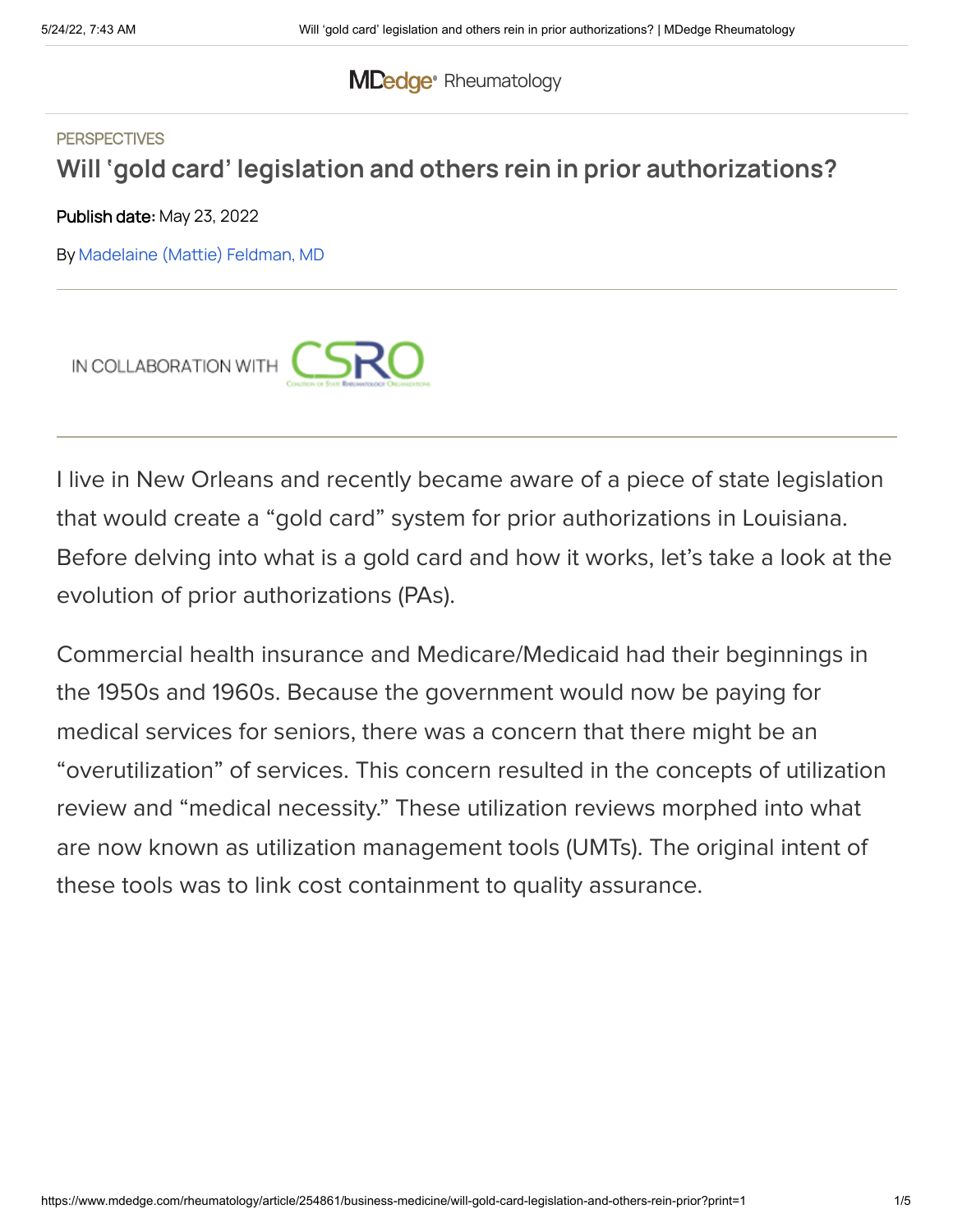## **MDedge**® [Rheumatology](https://cdn.mdedge.com/files/s3fs-public/Feldman_Madelaine_LA_web_0_0.jpg)



Dr. Madelaine Feldman

PAs are one of a number of UMTs, along with formulary step therapy and nonmedical switching, that are used by health insurance companies and pharmacy benefit managers to determine whether a prescribed product or service is medically necessary and cost effective. Originally, it also meant that the service/treatment would be reimbursed. That is not the case anymore.

Today, physicians face many frivolous PAs for generic medications, such as methotrexate and prednisone, and ironically sometimes higher-priced drugs are preferred over lower-priced ones.

A number of surveys, including a recent one <https://specialtydocs.org/wp[content/uploads/2022/04/ASM-RFI-on-Elec-PA\\_FINAL.pdf>](https://specialtydocs.org/wp-content/uploads/2022/04/ASM-RFI-on-Elec-PA_FINAL.pdf) of more than 1,000 specialty physicians by the Alliance of Specialty Medicine, show that PAs are not only a significant administrative burden on practices but also harm patients with significant delays in accessing needed treatments and diagnostic services.

The often-cited study by Zachary Wallace et al.

# [<https://onlinelibrary.wiley.com/doi/abs/10.1002/acr.24062>](https://onlinelibrary.wiley.com/doi/abs/10.1002/acr.24062) clearly

demonstrates significant harm to rheumatology patients whose treatments were delayed because of PAs. These delays caused a substantial increase in steroid dosages in patients whose PA was initially denied and even in those patients whose PAs were initially approved. These data and others support the urgent need to address the entire spectrum of PAs.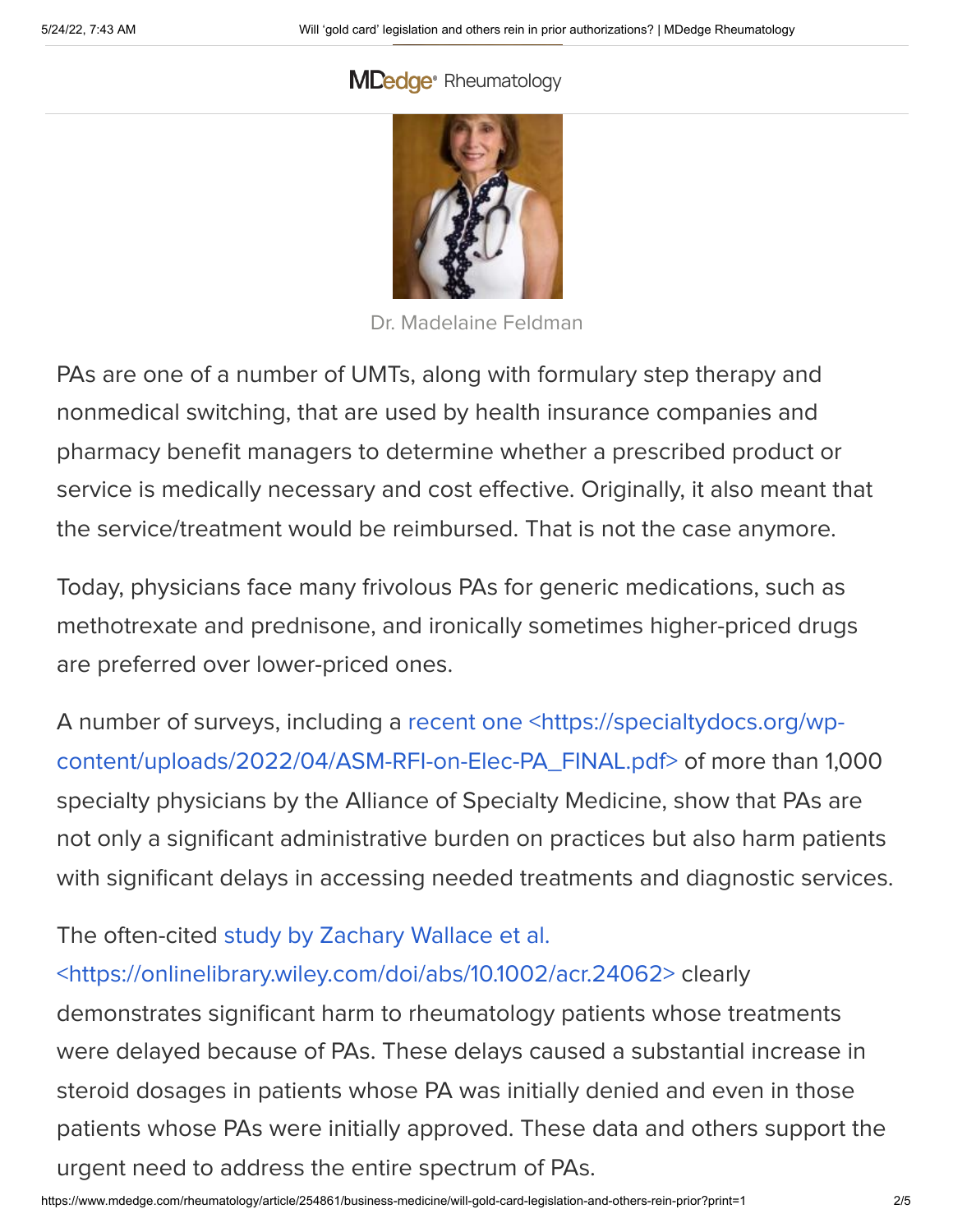### Over the last few years, we have seen many states passing laws, adding common-sense protections to mitigate the harmful consequences of UMTs. The harmful consequences of UMTs. The h **MDedge** [Rheumatology](https://www.mdedge.com/rheumatology)

Such reforms are needed now to stop the indiscriminate use of PAs. Suggestions have included completely eliminating PAs for medications and services that are consistently approved, standardizing electronic forms across all health plans with real-time approval, and others, including "gold card" legislation. In addition to states' efforts, Congress proposed H.R. 3173, the Improving Seniors' Timely Access to Care Act of 2021

[<https://www.congress.gov/bill/117th-congress/house-bill/3173?s=1&r=5>](https://www.congress.gov/bill/117th-congress/house-bill/3173?s=1&r=5) , to protect seniors from the harm caused by PAs that are required by Medicare Advantage programs.

This brings us to the topic of gold card legislation, in which physicians would be given a gold card exempting them from PA for specific services (hopefully including prescription drugs). However, the criteria a physician needs to qualify for a gold card could vary from state to state. For example, it could be based on a physician's PA approval rate during a specified review period, or it could be completely up to the insurance company to decide the criteria.

#### RELATED

New law will awaken employers to health care's ['transparency](https://www.mdedge.com/rheumatology/article/252793/business-medicine/new-law-will-awaken-employers-health-cares) gap'

Texas is the only state that has passed gold card legislation [<https://legiscan.com/TX/bill/HB3459/2021>](http://www.legis.la.gov/Legis/BillInfo.aspx?s=22RS&b=SB112&sbi=y) thus far, although there is an active gold card bill in Louisiana <http://www.legis.la.gov/Legis/BillInfo.aspx? s=22RS&b=SB112&sbi=y> (as of this writing). There are a few other states that have introduced gold card bills that have not yet passed, but there is definite interest throughout the country in this concept. In the Texas legislation, physicians would qualify for a gold card if they had a PA approval threshold of 90% for specific medications or services over a 6-month review period.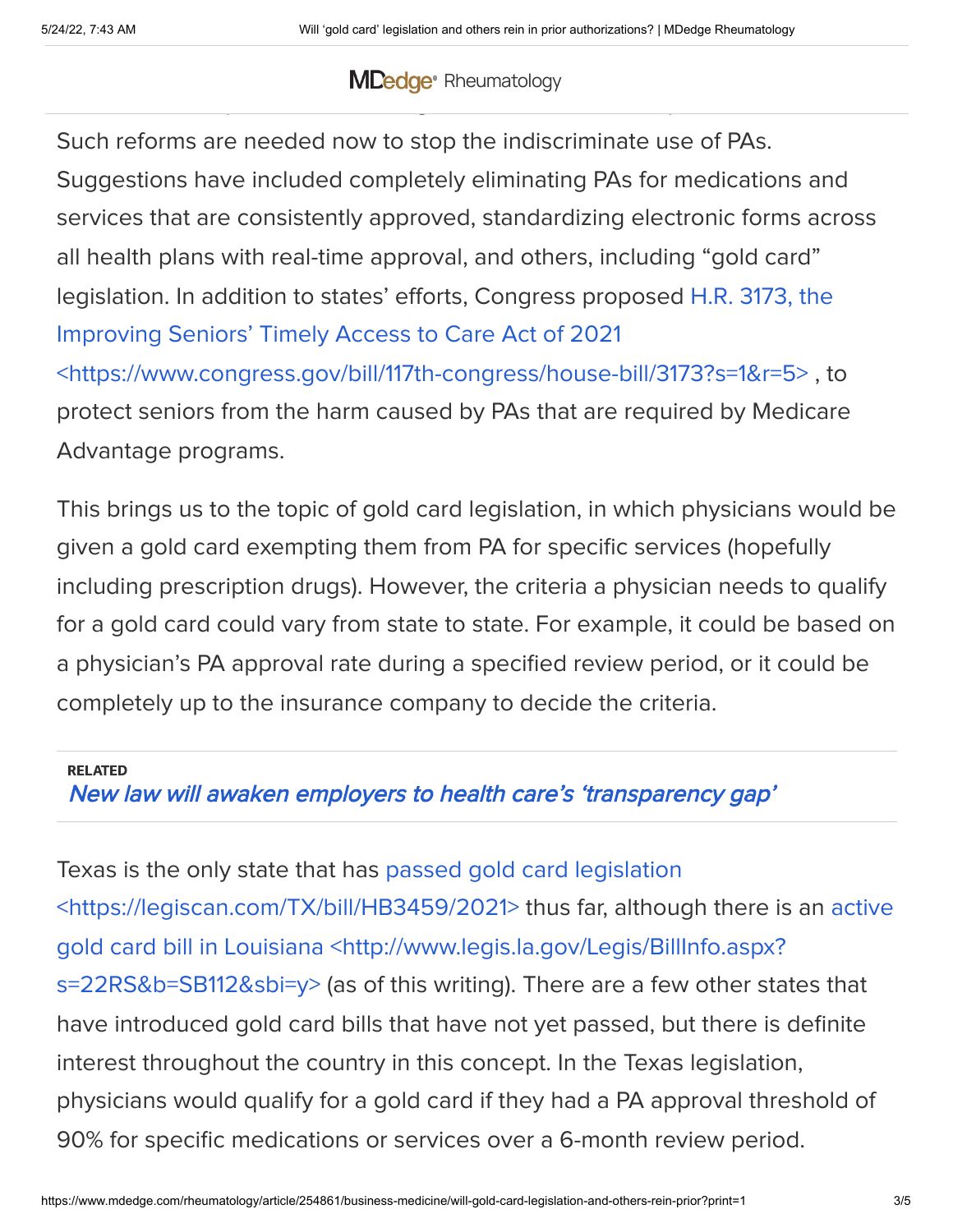### $\mathsf{M} \mathsf{D}_k$  deconcerns about how this will be implemented and the potential behind and the potential  $\mathsf{D}_k$ unintended consequences of the legislation includes of the legislation includes  $\mathcal{L}_\text{c}$ **MDedge** [Rheumatology](https://www.mdedge.com/rheumatology)

- Would one gold card cover all drugs, a specific drug, or just a specific drug for a specific diagnosis?
- Will clinicians get bogged down appealing gold card denials/rescissions?
- Will health plans begin denying more requests up front to keep clinicians from qualifying for an exemption?

Unfortunately, the Louisiana gold card legislation has been amended from its original form to exclude "pharmacy services" and qualification for the gold card "shall be at the sole discretion of the health insurance issuer."

Consequently, my initial excitement surrounding the Louisiana gold card legislation, for our specialty, has for the most part disappeared. Nonetheless, there is clear excitement behind the gold card concept throughout the country.

What is clear is that health insurance companies and pharmacy benefit managers have lost sight of the original purpose of UMTs, which is to ensure that patients have access to cost-effective quality care. Over the years, the aggressive use of PAs and other UMTs has led to a significant increase in administrative burden for our offices, and more importantly, a loss of disease control in many of our patients, resulting in an increase in overall health care costs.

While it is extremely disturbing that we need legislation to force health plans to keep our patients safe and ensure quality of care, it certainly proves that now, more than ever, we must make our voices be heard.

Dr. Feldman is <sup>a</sup> rheumatologist in private practice with The Rheumatology Group in New Orleans. She is president of the CSRO, past chair of the Alliance